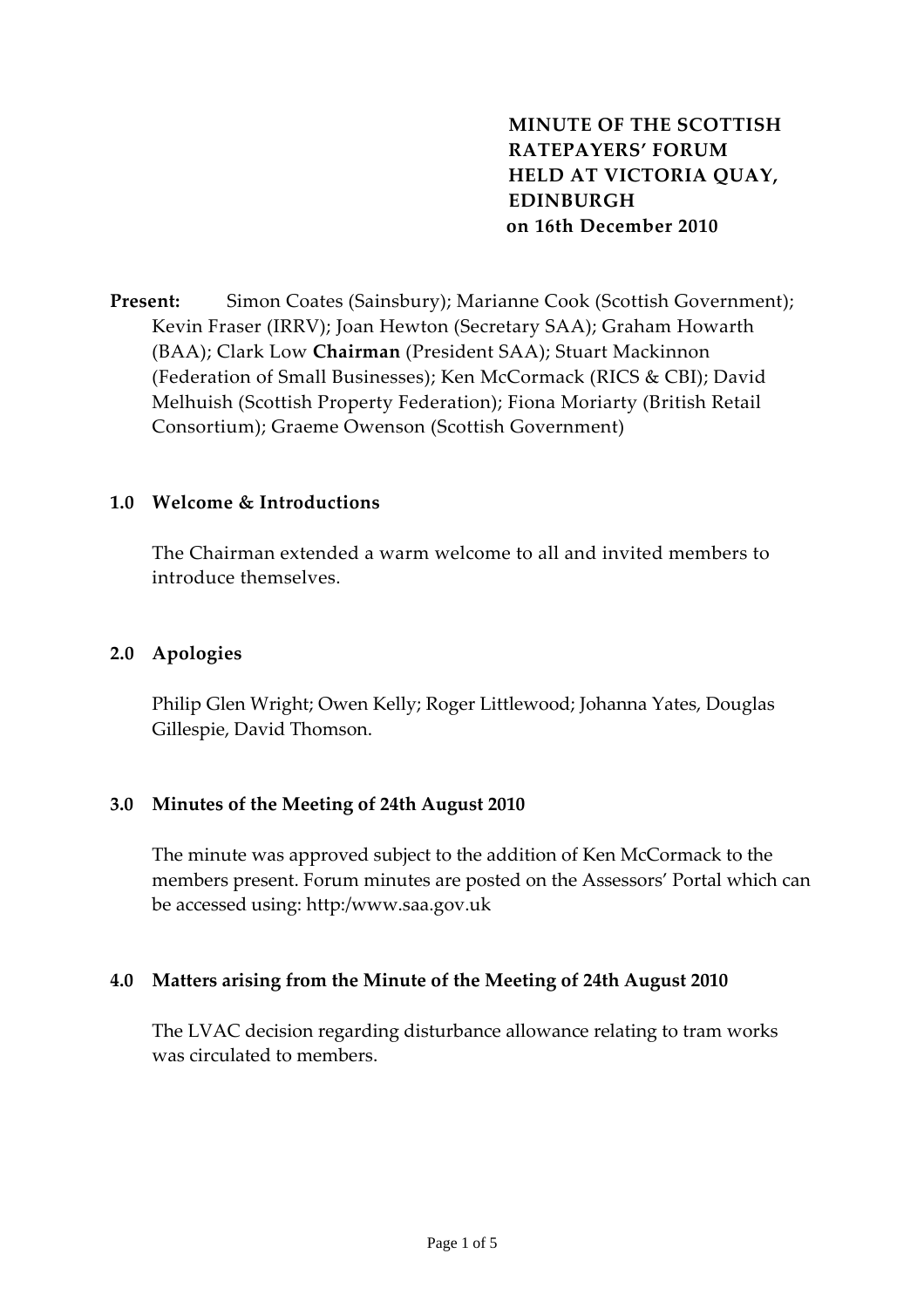## **5.0 2005 Revaluation**

## 5.1 Lands Tribunal

D Gillespie had received the decision for the Cromarty Forth Port which was decided in favour of the Assessor. Many of the Lanarkshire large industrials have been agreed and a case relating to *unum quid* was heard during the week commencing 6<sup>th</sup> December 2010.

## 5.2 Running Roll Appeals

A large volume of appeals were lodged during September which related to MCC economic crunch issues. It is expected that Valuation Appeal Panels will cite and hear the majority of those appeals by the end of March 2011 and deal with 2010 Revaluation appeals thereafter.

## **6.0 2010 Revaluation**

# 6.1 Appeals Volume and Issues

The total number of 2010 Revaluation appeals lodged in Scotland was around 71,000, this can be compared to around 58,000 appeals lodged at the same time in the previous quinquennium.

It is almost certain that the majority of 2010 Revaluation appeals will be followed up with MCC economic crunch appeals expected to be lodged by the end of March 2011. The legal position regarding applicable appeal date will need to be decided possibly at Lands Tribunal or Lands Valuation Appeal Court.

Members were reminded that all appeals lodged against the 2010 Revaluation Roll whether Revaluation or Running Roll must be disposed of by Valuation Appeal Committees by 31st December 2013.

# 6.2 Appeal Scheduling

Highland and Lothian Assessors have commenced their citation programme with hearings scheduled for January/February. Other Assessors expect to have hearings commencing during March/April/May. Most assessors will commence with standard shops, offices and industrial. Lothian is starting with small businesses to meet requests from the Federation of Small Businesses. Licensed properties are expected to be cited early in the process by Lothian and Glasgow.

A request was put forward by the Federation of Small Businesses to have statistics made available on the Portal stating the number of appeals disposed of each quarter broken down by Scottish Government category code. *(SAA Action)*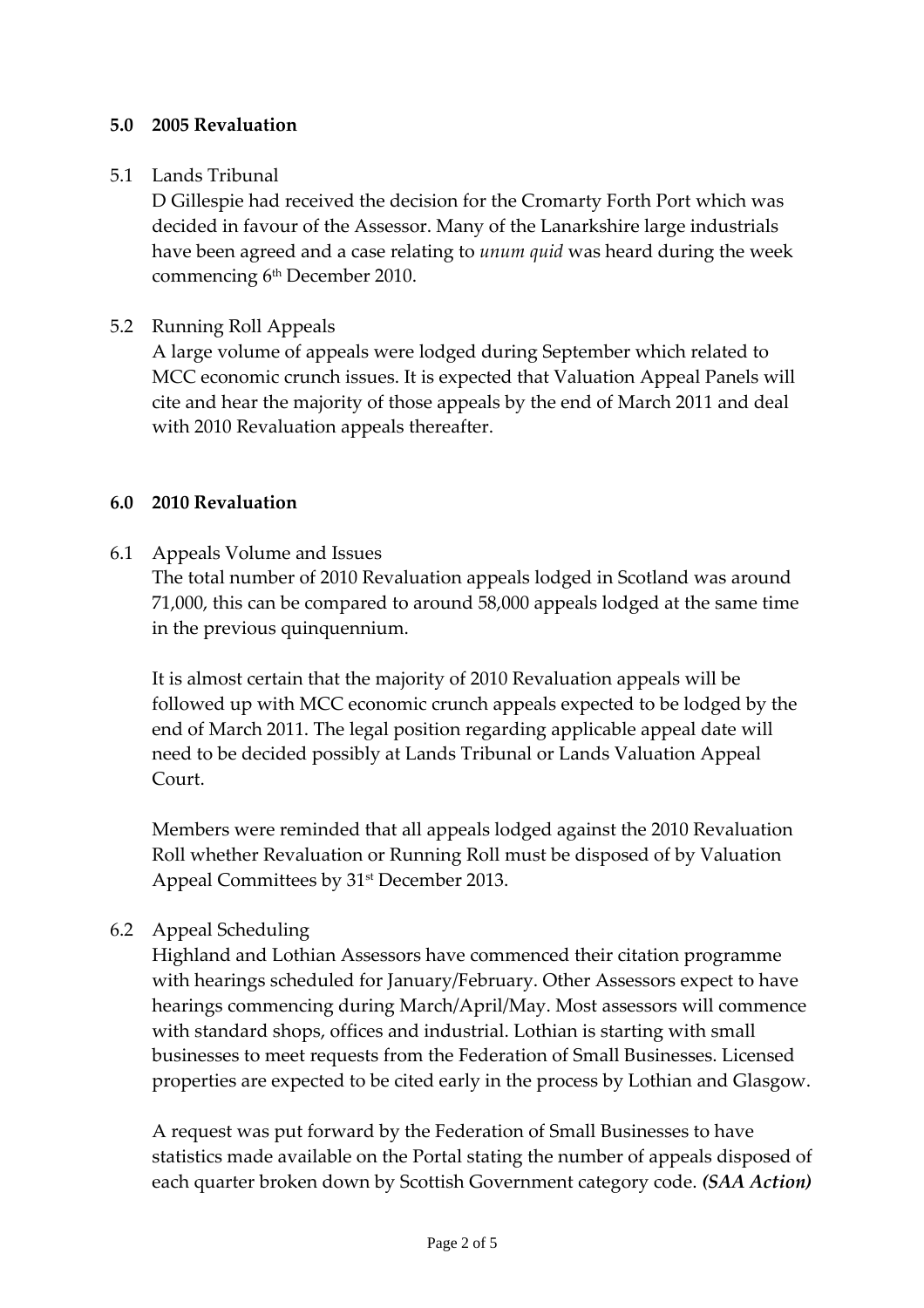The issue of license fees was raised as the regulated fee relates to the RV. Members asked if Assessors could notify the licensing authority with a view to having any excess fees repaid at an early stage. Members in attendance had no specialist knowledge of the fees and regulations. After some debate it was thought that ratepayers nay need to contact the licensing board with a copy of their revised Valuation Notice as verification of a rates reduction being awarded.

Members also raised some inconsistency of approach by Local Authorities regarding processing any repayments of non‐domestic rates timeously. This was a particular concern in the current economic climate. The Scottish Government undertook to remind all Local Authorities that such repayments should be made as soon as possible. *(Scot. Gov. Action‐ completed on 20 Dec 2010 – see [http://www.scotland.gov.uk/Topics/Government/local](http://www.scotland.gov.uk/Topics/Government/local-government/17999/Finance-Circular-15-2010./)‐ [government/17999/Finance](http://www.scotland.gov.uk/Topics/Government/local-government/17999/Finance-Circular-15-2010./)‐Circular‐15‐2010./ This circular also confirms the poundage rate of 42.6p in 2011‐12 )* 

The SAA advised that they will encourage their members to process appeal amendments as soon as possible. *(SAA Action)*

# **7.0 Scottish Government Update**

M Cook gave a brief update of recent Scottish Government announcements. On 9<sup>th</sup> December Cabinet Secretary for Finance announced that the rate poundage would be no more than the rate set in England which was subsequently set at 42.6p in the  $E$ . The large property supplement will remain at 0.7p with the same thresholds applying (rateable value over  $£35,000$ ). Empty property reliefs and the small business bonus scheme will also continue as existing. There had also been a minor change to the renewable energy relief regulations to remove a qualifying cap for combined heat and power plants.

The First Minister had sent 19,300 letters to those who are potentially eligible for Small Business Bonus Scheme, but had not applied. Any businesses taking up the relief can have payments backdated to  $1<sup>st</sup>$  April 2010. Any request for further backdating of relief will be at the discretion of local councils. M Cook agreed to circulate a copy of the Ministers letter to members. *(M Cook Action)*

Reference was made to the way reliefs operate in Wales which although considered automatic were not thought to be fully automated. M Cook advised that in Scotland 85% of eligible small businesses have taken up the reliefs available.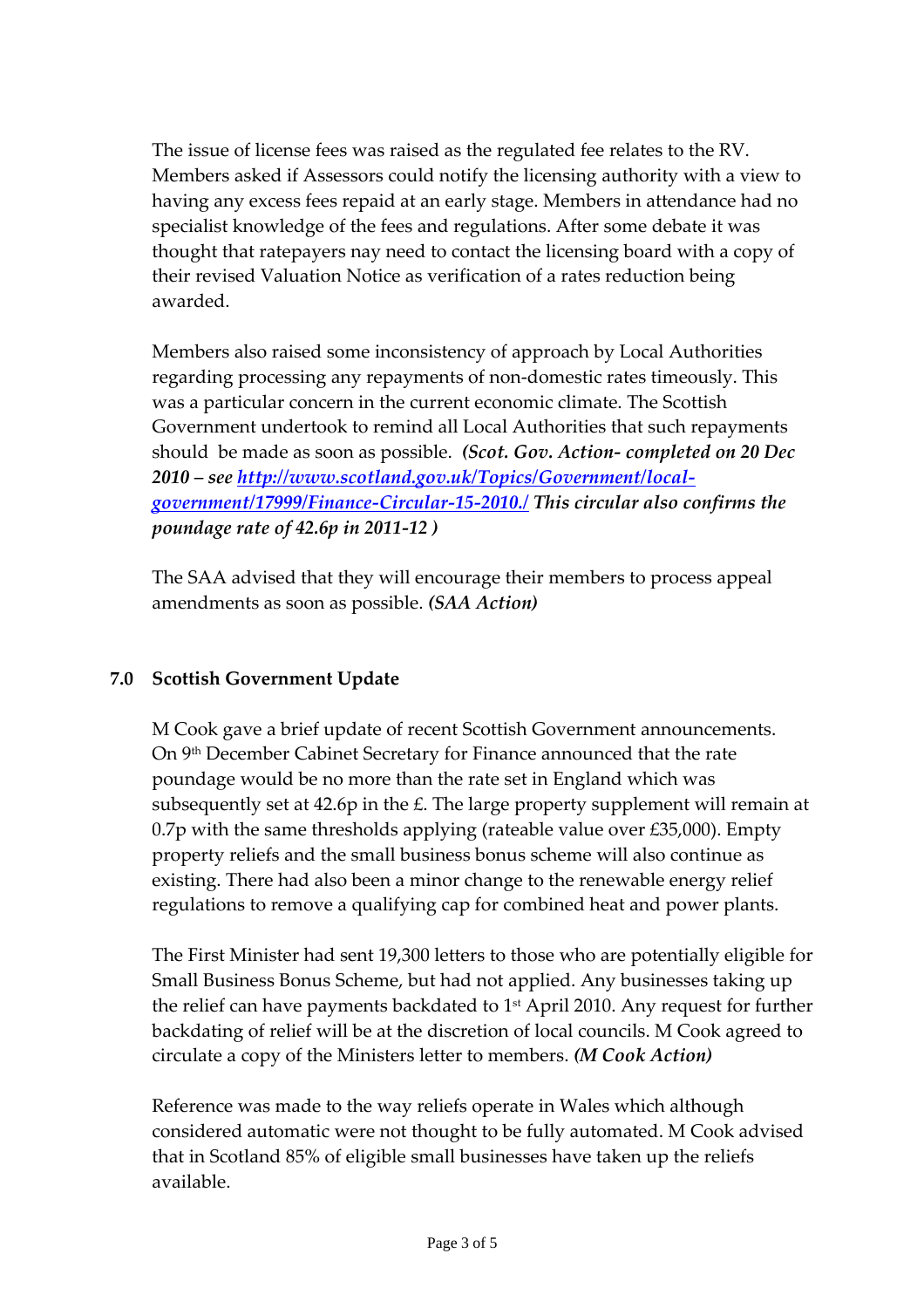The recent Large Retail levy announcement had come as a surprise to retailers. The levy is expected to raise £30 million in 2011/12 and the introduction was to assist in offsetting the overall Budget reduction of £1.3 Billion. Members considered that the levy may inhibit retail development and were concerned that the levy will continue after the first year. The Scottish Government advised that the legislation currently being considered by Parliament is for one year and further annual Orders will needed to continue the levy in future years.

K McCormack mentioned that retailers and their rating agents will probably try all ways possible to reduce their rating liability including looking to split entries, for example where petrol filling stations are currently included within the valuation. M Cook noted that the Scottish Government had considered this. In answer to a question of whether the threshold for large retail premises could be amended as a result of a change in total Rateable Value across the country caused by appeal adjustments or the creation of new premises subject to the levy, M Cook advised that any threshold review would be at the discretion of the Cabinet Secretary.

Although the definition of 'retail' is within the order it was accepted that it will be the responsibility of local councils to interpret the legislation appropriately. It was thought that it was unlikely that empty property would be liable for the large retail supplement.

# **8.0 AOCB**

K McCormack indicated that some renewable operators intended writing to the Minister regarding the regulations in force which gave rise to different valuation methods being applied to different renewable operations being carried out in Scotland.

S Mackinnon spoke of the Policy paper prepared by the Federation of Small Business and presented to the Finance Minister. A representative followed up the submission of the paper with a meeting with the Minister. The SAA advised that they had submitted a response to the paper and highlighted some issues and concerns.

S Mackinnon mentioned the SAA website and the FSB point of view that the language used should be reviewed where possible to plainer English. The SAA considered that the site has had very positive feedback with no items of concern brought to their attention. Much of the information contained in the site relates to legislation and valuation practice notes which by definition require having a